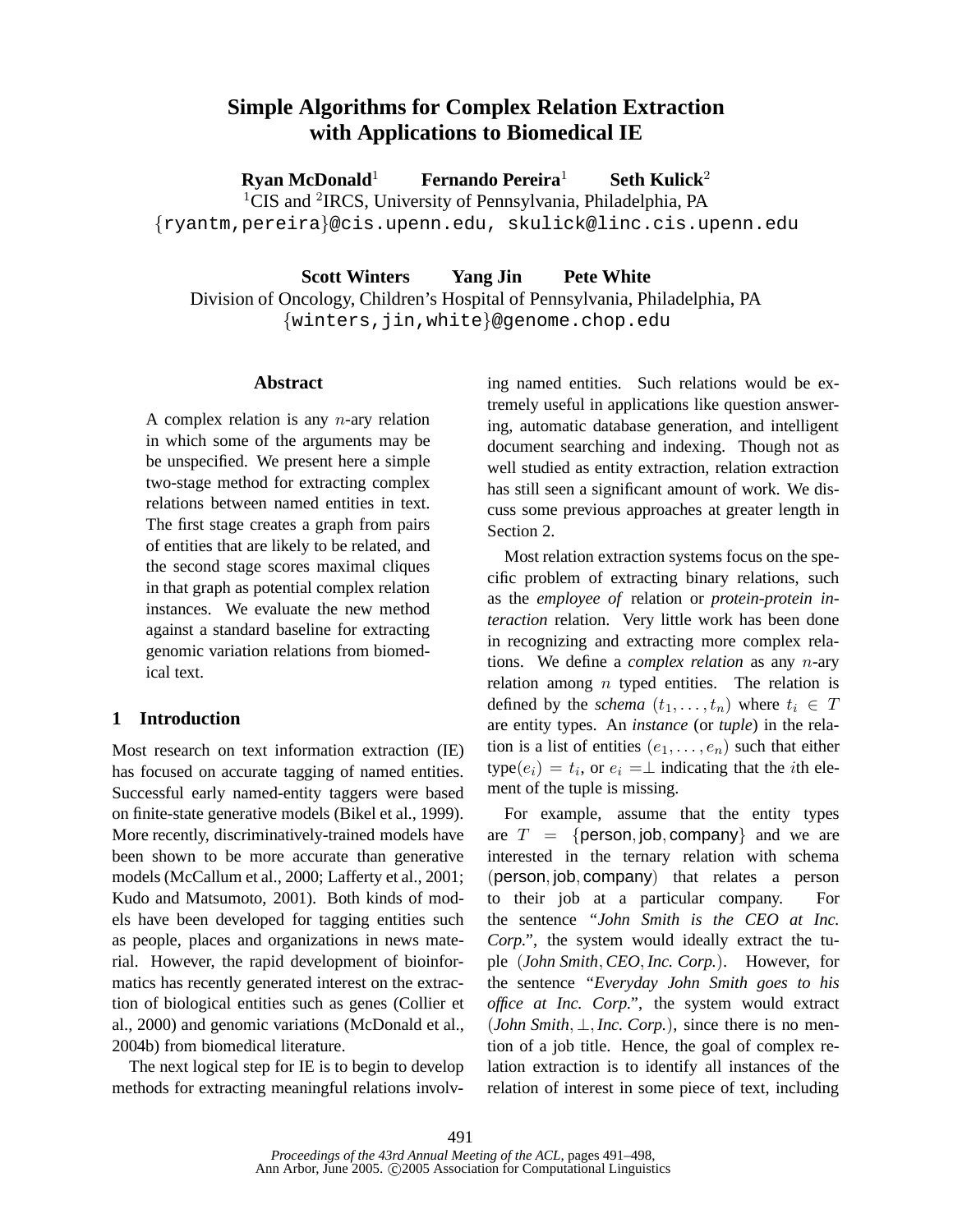incomplete instances.

We present here several simple methods for extracting complex relations. All the methods start by recognized pairs of entity mentions, that is, binary relation instances, that appear to be arguments of the relation of interest. Those pairs can be seen as the edges of a graph with entity mentions as nodes. The algorithms then try to reconstruct complex relations by making tuples from selected maximal cliques in the graph. The methods are general and can be applied to any complex relation fitting the above definition. We also assume throughout the paper that the entities and their type are known a priori in the text. This is a fair assumption given the current high standard of state-of-the-art named-entity extractors.

A primary advantage of factoring complex relations into binary relations is that it allows the use of standard classification algorithms to decide whether particular pairs of entity mentions are related. In addition, the factoring makes training data less sparse and reduces the computational cost of extraction. We will discuss these benefits further in Section 4.

We evaluated the methods on a large set of annotated biomedical documents to extract relations related to genomic variations, demonstrating a considerable improvement over a reasonable baseline.

# **2 Previous work**

A representative approach to relation extraction is the system of Zelenko et al. (2003), which attempts to identify binary relations in news text. In that system, each pair of entity mentions of the correct types in a sentence is classified as to whether it is a positive instance of the relation. Consider the binary relation *employee of* and the sentence *"John Smith, not Jane Smith, works at IBM"*. The pair (*John Smith*, *IBM*) is a positive instance, while the pair (*Jane Smith*, *IBM*) is a negative instance. Instances are represented by a pair of entities and their position in a shallow parse tree for the containing sentence. Classification is done by a support-vector classifier with a specialized kernel for that shallow parse representation.

This approach — enumerating all possible entity pairs and classifying each as positive or negative — is the standard method in relation extraction. The main differences among systems are the choice of trainable classifier and the representation for instances.

For binary relations, this approach is quite tractable: if the relation schema is  $(t_1, t_2)$ , the number of potential instances is  $O(|t_1| |t_2|)$ , where |t| is the number of entity mentions of type  $t$  in the text under consideration.

One interesting system that does not belong to the above class is that of Miller et al. (2000), who take the view that relation extraction is just a form of probabilistic parsing where parse trees are augmented to identify all relations. Once this augmentation is made, any standard parser can be trained and then run on new sentences to extract new relations. Miller et al. show such an approach can yield good results. However, it can be argued that this method will encounter problems when considering anything but binary relations. Complex relations would require a large amount of tree augmentation and most likely result in extremely sparse probability estimates. Furthermore, by integrating relation extraction with parsing, the system cannot consider long-range dependencies due to the local parsing constraints of current probabilistic parsers. The higher the arity of a relation, the more likely it is that entities will be spread out within a piece of text, making long range dependencies especially important.

Roth and Yih (2004) present a model in which entity types and relations are classified jointly using a set of global constraints over locally trained classifiers. This joint classification is shown to improve accuracy of both the entities and relations returned by the system. However, the system is based on constraints for binary relations only.

Recently, there has also been many results from the biomedical IE community. Rosario and Hearst (2004) compare both generative and discriminative models for extracting seven relationships between treatments and diseases. Though their models are very flexible, they assume at most one relation per sentence, ruling out cases where entities participate in multiple relations, which is a common occurrence in our data. McDonald et al. (2004a) use a rulebased parser combined with a rule-based relation identifier to extract generic binary relations between biological entities. As in predicate-argument extraction (Gildea and Jurafsky, 2002), each relation is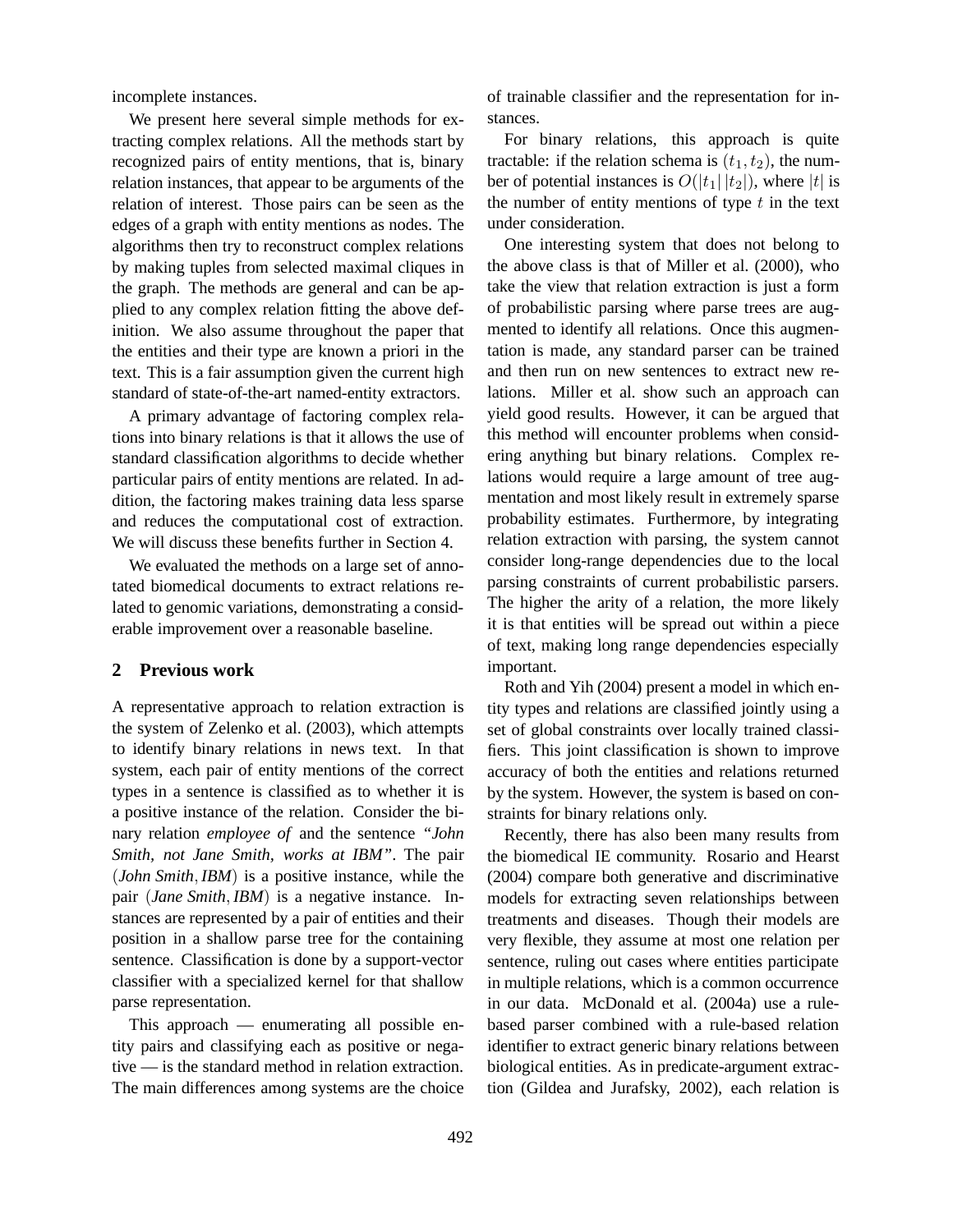always associated with a verb in the sentence that specifies the relation type. Though this system is very general, it is limited by the fact that the design ignores relations not expressed by a verb, as the *employee of* relation in*"John Smith, CEO of Inc. Corp., announced he will resign"*.

Most relation extraction systems work primarily on a sentential level and never consider relations that cross sentences or paragraphs. Since current data sets typically only annotate intra-sentence relations, this has not yet proven to be a problem.

# **3 Definitions**

#### **3.1 Complex Relations**

Recall that a complex  $n$ -ary relation is specified by a schema  $(t_1, \ldots, t_n)$  where  $t_i \in T$  are entity types. Instances of the relation are tuples  $(e_1, \ldots, e_n)$ where either type $(e_i) = t_i$ , or  $e_i = \perp$  (missing argument). The only restriction this definition places on a relation is that the arity must be known. As we discuss it further in Section 6, this is not required by our methods but is assumed here for simplicity. We also assume that the system works on a single relation type at a time, although the methods described here are easily generalizable to systems that can extract many relations at once.

#### **3.2 Graphs and Cliques**

An *undirected* graph  $G = (V, E)$  is specified by a set of *vertices* V and a set of *edges* E, with each edge an unordered pair  $(u, v)$  of vertices.  $G' =$  $(V', E')$  is a *subgraph* of G if  $V' \subseteq V$  and  $E' =$  $\{(u, v) : u, v \in V', (u, v) \in E\}$ . A *clique* C of G is a subgraph of  $G$  in which there is an edge between every pair of vertices. A *maximal clique* of G is a clique  $C = (V_C, E_C)$  such that there is no other clique  $C' = (V_{C'}, E_{C'})$  such that  $V_C \subset V_{C'}$ .

#### **4 Methods**

We describe now a simple method for extracting complex relations. This method works by first factoring all complex relations into a set of binary relations. A classifier is then trained in the standard manner to recognize all pairs of related entities. Finally a graph is constructed from the output of this classifier and the complex relations are determined from the cliques of this graph.

| a. All possible                      |                               |
|--------------------------------------|-------------------------------|
| relation instances                   |                               |
| (John, CEO, Inc. Corp.)              | All possible<br>b.            |
| $(John, \perp, Inc. Corp.)$          | binary relations              |
| (John, CEO, Biz. Corp.)              | (John, CEO)                   |
| $(John, \perp, Biz. Corp.)$          | (John, Inc. Corp.)            |
| $(John, CEO, \perp)$                 | (John, Biz. Corp.)            |
| (Jane, CEO, Inc. Corp.)              | (CEO, Inc. Corp.)             |
| $(Jane, \perp, Inc. Corp.)$          | $(CEO, Biz. \textit{Corp.})$  |
| (Jane, CEO, Biz. Corp.)              | (Jane, CEO)                   |
| $(Jane, \perp, Biz. \textit{Corp.})$ | (Jane, Inc. Corp.)            |
| $(Jane, CEO, \perp)$                 | $(Jane, Biz. \textit{Corp.})$ |
| $(\perp, CEO, Inc. Corp.)$           |                               |
| $(\perp, CEO, Biz. \textit{Corp.})$  |                               |

Figure 1: Relation factorization of the sentence: *John and Jane are CEOs at Inc. Corp. and Biz. Corp. respectively.*

#### **4.1 Classifying Binary Relations**

Consider again the motivating example of the (person, job, company) relation and the sentence *"John and Jane are CEOs at Inc. Corp. and Biz. Corp. respectively"*. This sentence contains two people, one job title and two companies.

One possible method for extracting the relation of interest would be to first consider all 12 possible tuples shown in Figure 1a. Using all these tuples, it should then be possible to train a classifier to distinguish valid instances such as (*John*,*CEO*, *Inc. Corp.*) from invalid ones such as (*Jane*,*CEO*, *Inc. Corp.*). This is analogous to the approach taken by Zelenko et al. (2003) for binary relations.

There are problems with this approach. Computationally, for an  $n$ -ary relation, the number of possible instances is  $O(|t_1||t_2|\cdots|t_n|)$ . Conservatively, letting m be the smallest  $|t_i|$ , the run time is  $O(m^n)$ , exponential in the arity of the relation. The second problem is how to manage incomplete but correct instances such as  $(John, \perp, Inc. \text{ Corp.})$  when training the classifier. If this instance is marked as negative, then the model might incorrectly disfavor features that correlate *John* to *Inc. Corp.*. However, if this instance is labeled positive, then the model may tend to prefer the shorter and more compact incomplete relations since they will be abundant in the positive training examples. We could always ignore instances of this form, but then the data would be heavily skewed towards negative instances.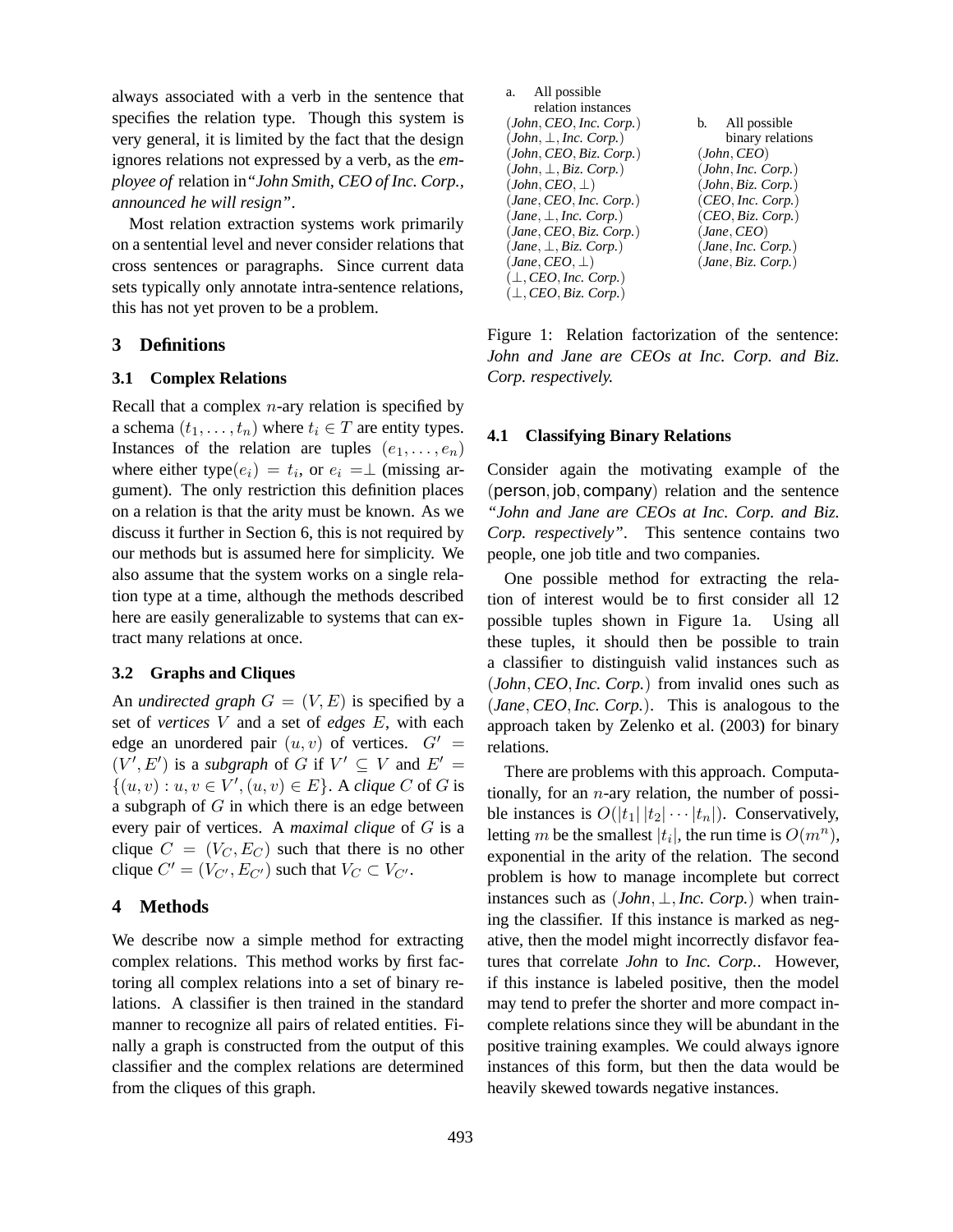Instead of trying to classify all possible relation instances, in this work we first classify pairs of entities as being related or not. Then, as discussed in Section 4.2, we reconstruct the larger complex relations from a set of binary relation instances.

Factoring relations into a set of binary decisions has several advantages. The set of possible pairs is much smaller then the set of all possible complex relation instances. This can be seen in Figure 1b, which only considers pairs that are consistent with the relation definition. More generally, the number of pairs to classify is  $O((\sum_i |t_i|)^2)$ , which is far better than the exponentially many full relation instances. There is also no ambiguity when labeling pairs as positive or negative when constructing the training data. Finally, we can rely on previous work on classification for binary relation extraction to identify pairs of related entities.

To train a classifier to identify pairs of related entities, we must first create the set of all positive and negative pairs in the data. The positive instances are all pairs that occur together in a valid tuple. For the example sentence in Figure 1, these include the pairs (*John*,*CEO*), (*John*, *Inc. Corp.*), (*CEO*, *Inc. Corp.*), (*CEO*, *Biz. Corp.*), (*Jane*,*CEO*) and (*Jane*, *Biz. Corp.*). To gather negative instances, we extract all pairs that never occur together in a valid relation. From the same example these would be the pairs (*John*, *Biz. Corp.*) and (*Jane*, *Inc. Corp.*).

This leads to a large set of positive and negative binary relation instances. At this point we could employ any binary relation classifier and learn to identify new instances of related pairs of entities. We use a standard maximum entropy classifier (Berger et al., 1996) implemented as part of MALLET (Mc-Callum, 2002). The model is trained using the features listed in Table 1.

This is a very simple binary classification model. No deep syntactic structure such as parse trees is used. All features are basically over the words separating two entities and their part-of-speech tags. Of course, it would be possible to use more syntactic information if available in a manner similar to that of Zelenko et al. (2003). However, the primary purpose of our experiments was not to create a better binary relation extractor, but to see if complex relations could be extracted through binary factoriza-

| <b>Feature Set</b>                   |  |  |
|--------------------------------------|--|--|
| entity type of $e_1$ and $e_2$       |  |  |
| words in $e_1$ and $e_2$             |  |  |
| word bigrams in $e_1$ and $e_2$      |  |  |
| POS of $e_1$ and $e_2$               |  |  |
| words between $e_1$ and $e_2$        |  |  |
| word bigrams between $e_1$ and $e_2$ |  |  |
| POS between $e_1$ and $e_2$          |  |  |
| distance between $e_1$ and $e_2$     |  |  |
| concatenations of above features     |  |  |

Table 1: Feature set for maximum entropy binary relation classifier.  $e_1$  and  $e_2$  are entities.



Figure 2: Example of a relation graph and tuples from all the cliques in the graph.

tion followed by reconstruction. In Section 5.2 we present an empirical evaluation of the binary relation classifier.

# **4.2 Reconstructing Complex Relations**

## **4.2.1 Maximal Cliques**

Having identified all pairs of related entities in the text, the next stage is to reconstruct the complex relations from these pairs. Let  $G = (V, E)$  be an undirected graph where the vertices  $V$  are entity mentions in the text and the edges  $E$  represent binary relations between entities. We reconstruct the complex relation instances by finding maximal cliques in the graphs.

The simplest approach is to create the graph so that two entities in the graph have an edge if the binary classifier believes they are related. For example, consider the binary factorization in Figure 1 and imagine the classifier identified the following pairs as being related: (*John*,*CEO*), (*John*, *Inc. Corp.*), (*John*, *Biz. Corp.*), (*CEO*, *Inc. Corp.*), (*CEO*, *Biz. Corp.*) and (*Jane*,*CEO*). The resulting graph can be seen in Figure 2a.

Looking at this graph, one solution to construct-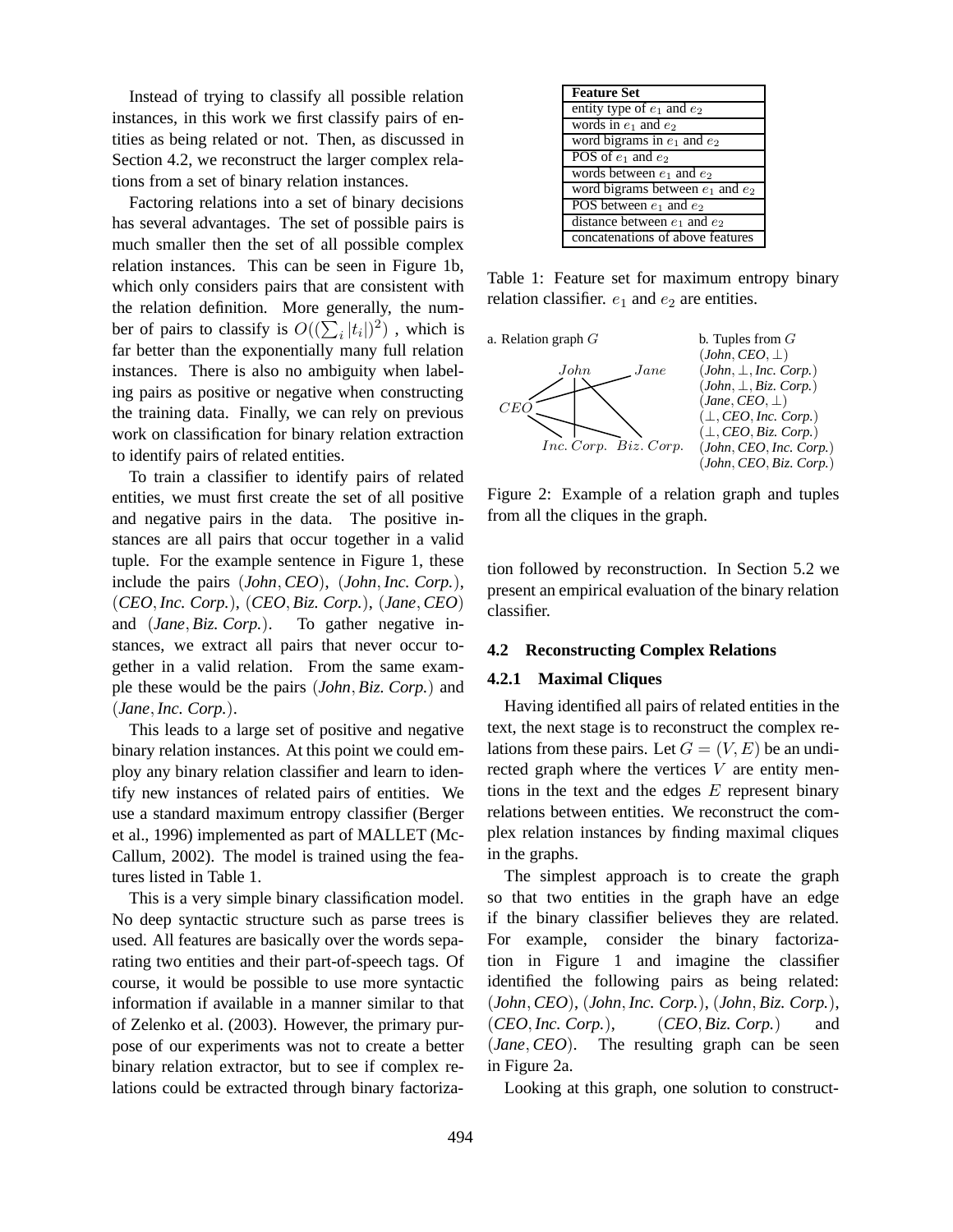ing complex relations would be to consider all the cliques in the graph that are consistent with the definition of the relation. This is equivalent to having the system return only relations in which the binary classifier believes that all of the entities involved are pairwise related. All the cliques in the example are shown in Figure 2b. We add  $\perp$  fields to the tuples to be consistent with the relation definition.

This could lead to a set of overlapping cliques, for instance (*John*,*CEO*, *Inc. Corp.*) and  $(John, CEO, \perp)$ . Instead of having the system return all cliques, our system just returns the maximal cliques, that is, those cliques that are not subsets of other cliques. Hence, for the example under consideration in Figure 2, the system would return the one correct relation, (*John*,*CEO*, *Inc. Corp.*), and two incorrect relations, (*John*,*CEO*, *Biz. Corp.*) and  $(Jane, CEO, \perp)$ . The second is incorrect since it does not specify the *company* slot of the relation even though that information is present in the text.

It is possible to find degenerate sentences in which perfect binary classification followed by maximal clique reconstruction will lead to errors. One such sentence is, *"John is C.E.O. and C.F.O. of Inc. Corp. and Biz. Corp. respectively and Jane vice-versa"*. However, we expect such sentences to be rare; in fact, they never occur in our data.

The real problem with this approach is that an arbitrary graph can have exponentially many cliques, negating any efficiency advantage over enumerating all *n*-tuples of entities. Fortunately, there are algorithms for finding all maximal cliques that are efficient in practice. We use the algorithm of Bron and Kerbosch (1973). This is a well known branch and bound algorithm that has been shown to empirically run linearly in the number of maximal cliques in the graph. In our experiments, this algorithm found all maximal cliques in a matter of seconds.

#### **4.2.2 Probabilistic Cliques**

The above approach has a major shortcoming in that it assumes the output of the binary classifier to be absolutely correct. For instance, the classifier may have thought with probability 0.49, 0.99 and 0.99 that the following pairs were related: (*Jane*, *Biz. Corp.*), (*CEO*, *Biz. Corp.*) and (*Jane*,*CEO*) respectively. The maximal clique method would not produce the tuple (*Jane*,*CEO*, *Biz. Corp.*) since it never considers the edge between *Jane* and *Biz. Corp.* However, given the probability of the edges, we would almost certainly want this tuple returned.

What we would really like to model is a belief that *on average* a clique represents a valid relation instance. To do this we use the complete graph  $G = (V, E)$  with edges between all pairs of entity mentions. We then assign weight  $w(e)$  to edge e equal to the probability that the two entities in  $e$  are related, according to the classifier. We define the weight of a clique  $w(C)$  as the mean weight of the edges in the clique. Since edge weights represent probabilities (or ratios), we use the geometric mean

$$
w(C) = \left(\prod_{e \in E_C} w(e)\right)^{1/|E_C|}
$$

We decide that a clique  $C$  represents a valid tuple if  $w(C) \geq 0.5$ . Hence, the system finds all maximal cliques as before, but considers only those where  $w(C) \geq 0.5$ , and it may select a non-maximal clique if the weight of all larger cliques falls below the threshold. The cutoff of 0.5 is not arbitrary, since it ensures that the average probability of a clique representing a relation instance is at least as large as the average probability of it not representing a relation instance. We ran experiments with varying levels of this threshold and found that, roughly, lower thresholds result in higher precision at the expense of recall since the system returns fewer but larger tuples. Optimum results were obtained for a cutoff of approximately 0.4, but we report results only for  $w(C) \geq 0.5$ .

The major problem with this approach is that there will always be exponentially many cliques since the graph is fully connected. However, in our experiments we pruned all edges that would force any containing clique C to have  $w(C) < 0.5$ . This typically made the graphs very sparse.

Another problem with this approach is the assumption that the binary relation classifier outputs probabilities. For maximum entropy and other probabilistic frameworks this is not an issue. However, many classifiers, such as SVMs, output scores or distances. It is possible to transform the scores from those models through a sigmoid to yield probabili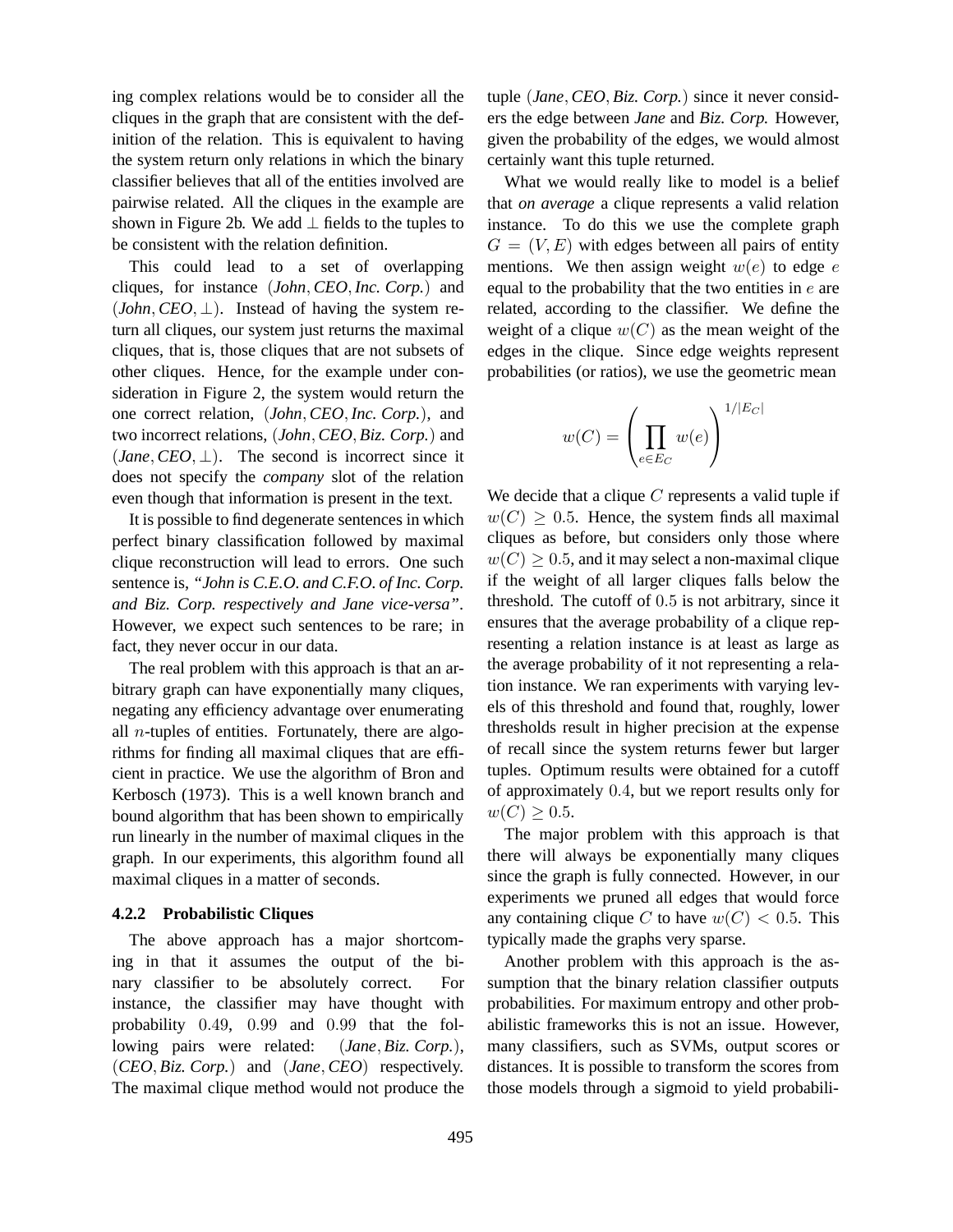ties, but there is no guarantee that those probability values will be well calibrated.

# **5 Experiments**

## **5.1 Problem Description and Data**

We test these methods on the task of extracting genomic variation events from biomedical text (Mc-Donald et al., 2004b). Briefly, we define a variation event as an acquired genomic aberration: a specific, one-time alteration at the genomic level and described at the nucleic acid level, amino acid level or both. Each variation event is identified by the relationship between a *type* of variation, its *location*, and the corresponding state change from an *initialstate* to an *altered-state*. This can be formalized as the following complex schema

(var-type, location, initial-state, altered-state)

A simple example is the sentence

*"At codons 12 and 61, the occurrence of point mutations from G/A to T/G were observed"* which gives rise to the tuples

> (*point mutation, codon 12, G, T*) (*point mutation, codon 61, A, G*)

Our data set consists of 447 abstracts selected from MEDLINE as being relevant to populating a database with facts of the form: *gene X with variation event Y is associated with malignancy Z*. Abstracts were randomly chosen from a larger corpus identified as containing variation mentions pertaining to cancer.

The current data consists of 4691 sentences that have been annotated with 4773 entities and 1218 relations. Of the 1218 relations, 760 have two  $\perp$  arguments, 283 have one  $\perp$  argument, and 175 have no ⊥ arguments. Thus, 38% of the relations tagged in this data cannot be handled using binary relation classification alone. In addition, 4% of the relations annotated in this data are non-sentential. Our system currently only produces sentential relations and is therefore bounded by a maximum recall of 96%. Finally, we use gold standard entities in our experiments. This way we can evaluate the performance of the relation extraction system isolated from any kind of pipelined entity extraction errors. Entities in this domain can be found with fairly high accuracy (McDonald et al., 2004b).

It is important to note that just the presence of two entity types does not entail a relation between them. In fact, 56% of entity pairs are not related, due either to explicit disqualification in the text (e.g. *"... the lack of G to T transversion ..."*) or ambiguities that arise from multiple entities of the same type.

# **5.2 Results**

Because the data contains only 1218 examples of relations we performed 10-fold cross-validation tests for all results. We compared three systems:

- **MC:** Uses the maximum entropy binary classifier coupled with the maximal clique complex relation reconstructor.
- **PC:** Same as above, except it uses the probabilistic clique complex relation reconstructor.
- **NE:** A maximum entropy classifier that naively enumerates all possible relation instances as described in Section 4.1.

In training system **NE**, all incomplete but correct instances were marked as positive since we found this had the best performance. We used the same pairwise entity features in the binary classifier of the above two systems. However, we also added higher order versions of the pairwise features. For this system we only take maximal relations,that is, if  $(John, CEO, Inc. Corp.)$  and  $(John, \perp, Inc. Corp.)$ are both labeled positive, the system would only return the former.

Table 2 contains the results of the maximum entropy binary relation classifier (used in systems **MC** and **PC**). The 1218 annotated complex relations produced 2577 unique binary pairs of related entities. We can see that the maximum entropy classifier performs reasonably well, although performance may be affected by the lack of rich syntactic features, which have been shown to help performance (Miller et al., 2000; Zelenko et al., 2003).

Table 3 compares the three systems on the real problem of extracting complex relations. An extracted complex relation is considered correct if and only if all the entities in the relation are correct. There is no partial credit. All training and clique finding algorithms took under 5 minutes for the entire data set. Naive enumeration took approximately 26 minutes to train.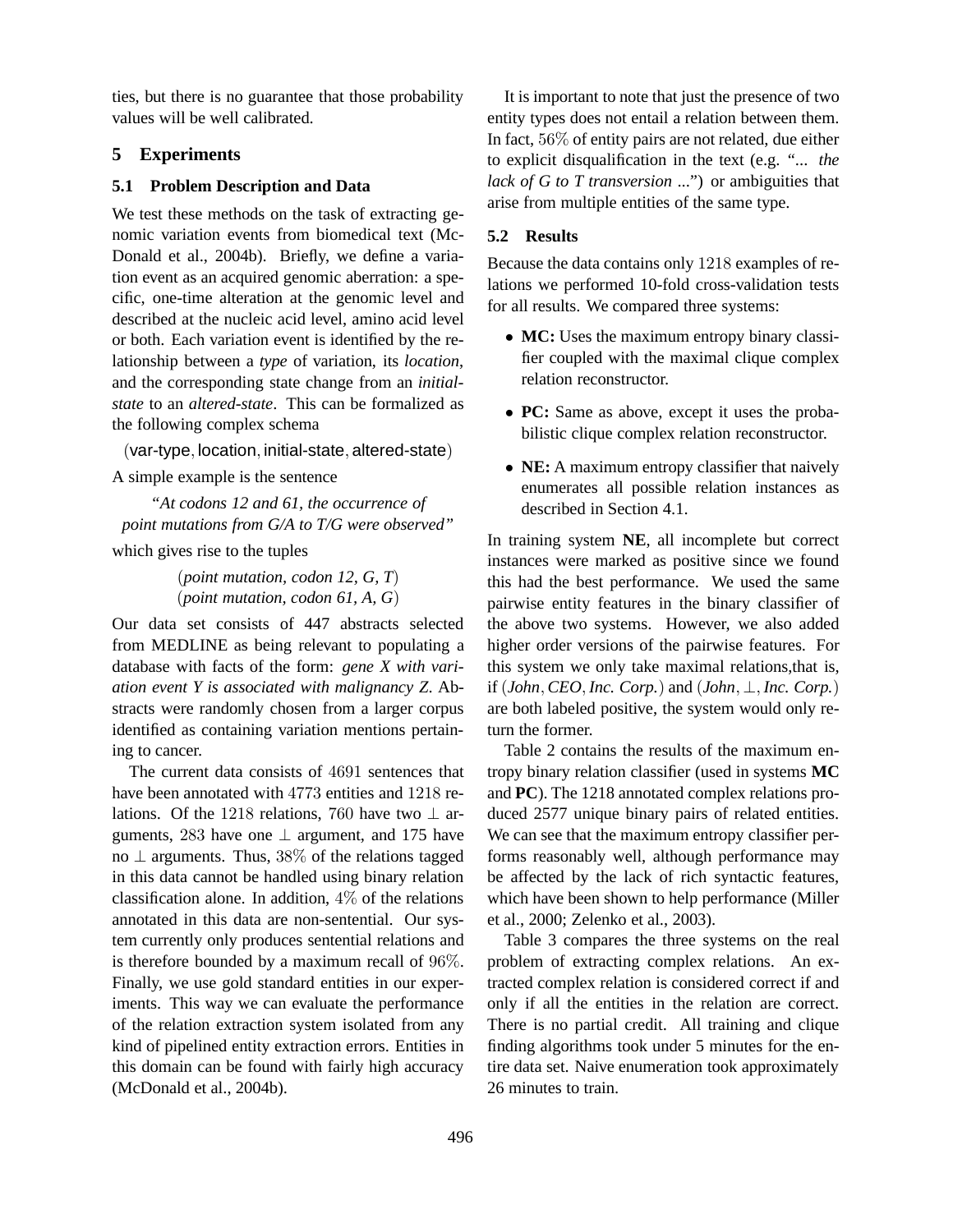| ACT  | PRD  | COR           |
|------|------|---------------|
| 2577 | 2722 | 2101          |
|      |      |               |
| Prec | Rec  | <b>F-Meas</b> |

Table 2: Binary relation classification results for the maximum entropy classifier. ACT: actual number of related pairs, PRD: predicted number of related pairs and COR: correctly identified related pairs.

| <b>System</b> | Prec   | Rec    | <b>F-Meas</b> |
|---------------|--------|--------|---------------|
| NE.           | 0.4588 | 0.6995 | 0.5541        |
| MС            | 0.5812 | 0.7315 | 0.6480        |
| PС            | 0.6303 | 0.7726 | 0.6942        |

Table 3: Full relation classification results. For a relation to be classified correctly, all the entities in the relation must be correctly identified.

First we observe that the maximal clique method combined with maximum entropy (system **MC**) reduces the relative error rate over naively enumerating and classifying all instances (system **NE**) by 21%. This result is very positive. The system based on binary factorization not only is more efficient then naively enumerating all instances, but significantly outperforms it as well. The main reason naive enumeration does so poorly is that all correct but incomplete instances are marked as positive. Thus, even slight correlations between partially correct entities would be enough to classify an instance as correct, which results in relatively good recall but poor precision. We tried training only with correct and complete positive instances, but the result was a system that only returned few relations since negative instances overwhelmed the training set. With further tuning, it may be possible to improve the performance of this system. However, we use it only as a baseline and to demonstrate that binary factorization is a feasible and accurate method for extracting complex relations.

Furthermore, we see that using probabilistic cliques (system **PC**) provides another large improvement, a relative error reduction of 13% over using maximal cliques and 31% reduction over enumeration. Table 4 shows the breakdown of relations returned by type. There are three types of relations, 2-ary, 3-ary and 4-ary, each with 2, 1 and  $0 \perp$  arguments respectively, e.g.

| <b>System</b> | 2-ary        | $3-ary$     | 4-ary       |
|---------------|--------------|-------------|-------------|
| NE.           | 760:1097:600 | 283:619:192 | 175:141:60  |
| MС            | 760:1025:601 | 283:412:206 | 175:95:84   |
| PС            | 760:870:590  | 283:429:223 | 175:194:128 |

Table 4: Breakdown of true positive relations by type that were returned by each system. Each cell contains three numbers, Actual:Predicted:Correct, which represents for each arity the actual, predicted and correct number of relations for each system.

(*point mutation*, *codon*  $12, \perp, \perp$ ) is a 2-ary relation. Clearly the probabilistic clique method is much more likely to find larger non-binary relations, verifying the motivation that there are some low probability edges that can still contribute to larger cliques.

## **6 Conclusions and Future Work**

We presented a method for complex relation extraction, the core of which was to factorize complex relations into sets of binary relations, learn to identify binary relations and then reconstruct the complex relations by finding maximal cliques in graphs that represent relations between pairs of entities. The primary advantage of this method is that it allows for the use of almost any binary relation classifier, which have been well studied and are often accurate. We showed that such a method can be successful with an empirical evaluation on a large set of biomedical data annotated with genomic variation relations. In fact, this approach is both significantly quicker and more accurate then enumerating and classifying all possible instances. We believe this work provides a good starting point for continued research in this area.

A distinction may be made between the factored system presented here and one that attempts to classify complex relations without factorization. This is related to the distinction between methods that learn local classifiers that are combined with global constraints after training and methods that incorporate the global constraints into the learning process. McCallum and Wellner (2003) showed that learning binary co-reference relations globally improves performance over learning relations in isolation. However, their model relied on the transitive property inherent in the co-reference relation. Our system can be seen as an instance of a local learner. Punyakanok